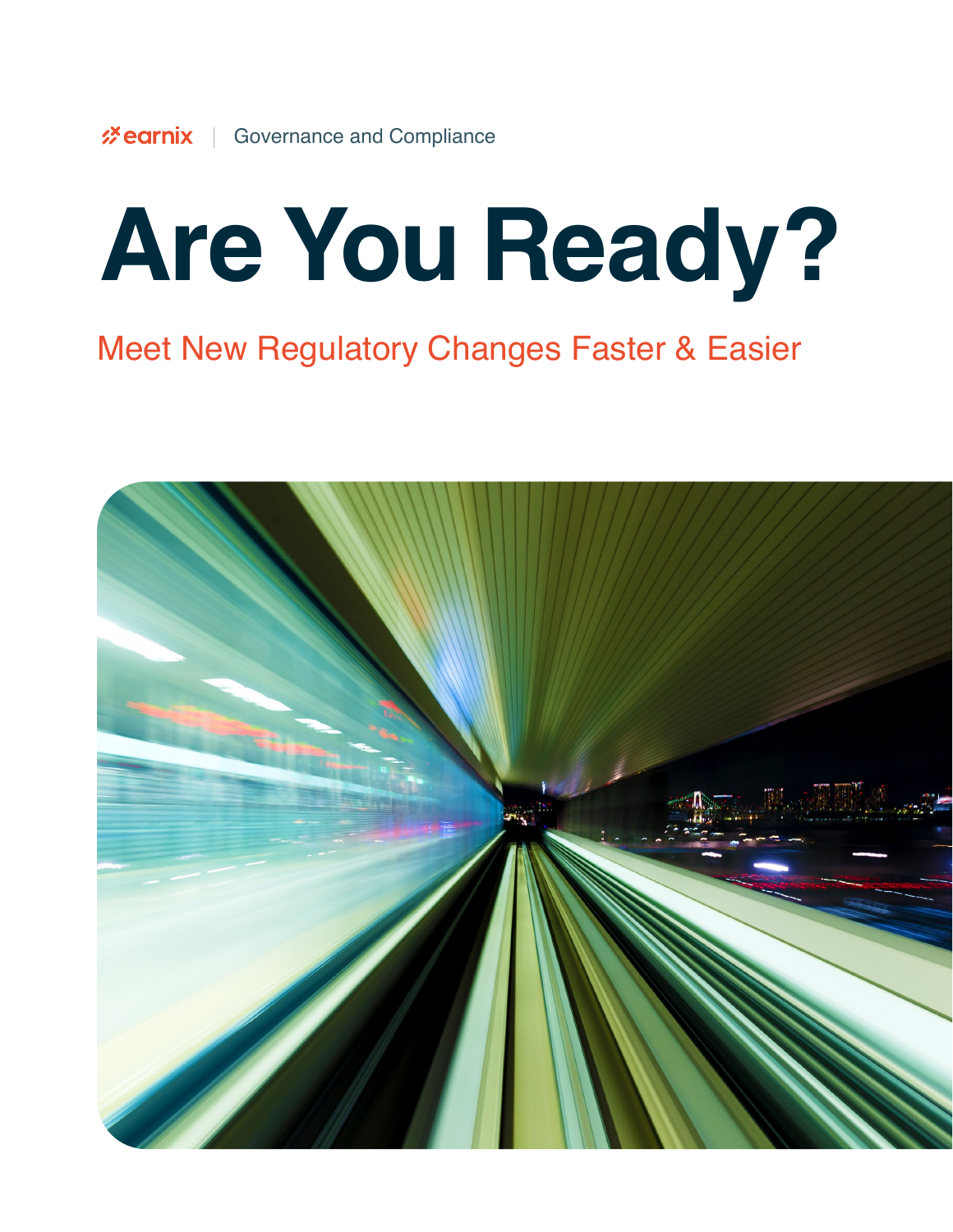### **Introduction**

Insurers need to **quickly change the way they price to comply** with changing regulatory updates. With Earnix, insurers will not only meet new rules and regulations quickly, but do so with total confidence. Earnix provides a powerful advantage, and one that delivers a win-win scenario: a fully personalized dynamic pricing solution that helps insurers meet compliance requirements at speed and gain a new competitive edge.



#### **Estimate**

Over the **next 10 years**, it's expected that new regulations will allow consumers to

#### **Save £4.2 billion**

### **Turning FCA Changes into New Business Opportunities**

Meet Regulatory [Updates on Time](https://earnix.com/)  at **Earnix.com**

In May 2021, the UK's Financial Conduct Authority (FCA) announced new rules to protect consumers from loyalty penalties related to various insurance products. These updates prohibit the practice of "price walking", where existing customers pay higher prices at renewal than those offered to new customers.

In a short time frame, insurance companies needed to re-evaluate pricing policies and models to meet the new requirements—all before they came into effect in January 2022.

For many insurers, the new FCA rules required them to re-think their existing approaches to pricing, calculating risk, governance and compliance, and reporting.

One thing is clear: Insurers willing to **adopt innovative new technologies** stand to gain the most, by complying with the new regulations and also staying a step ahead of the competition.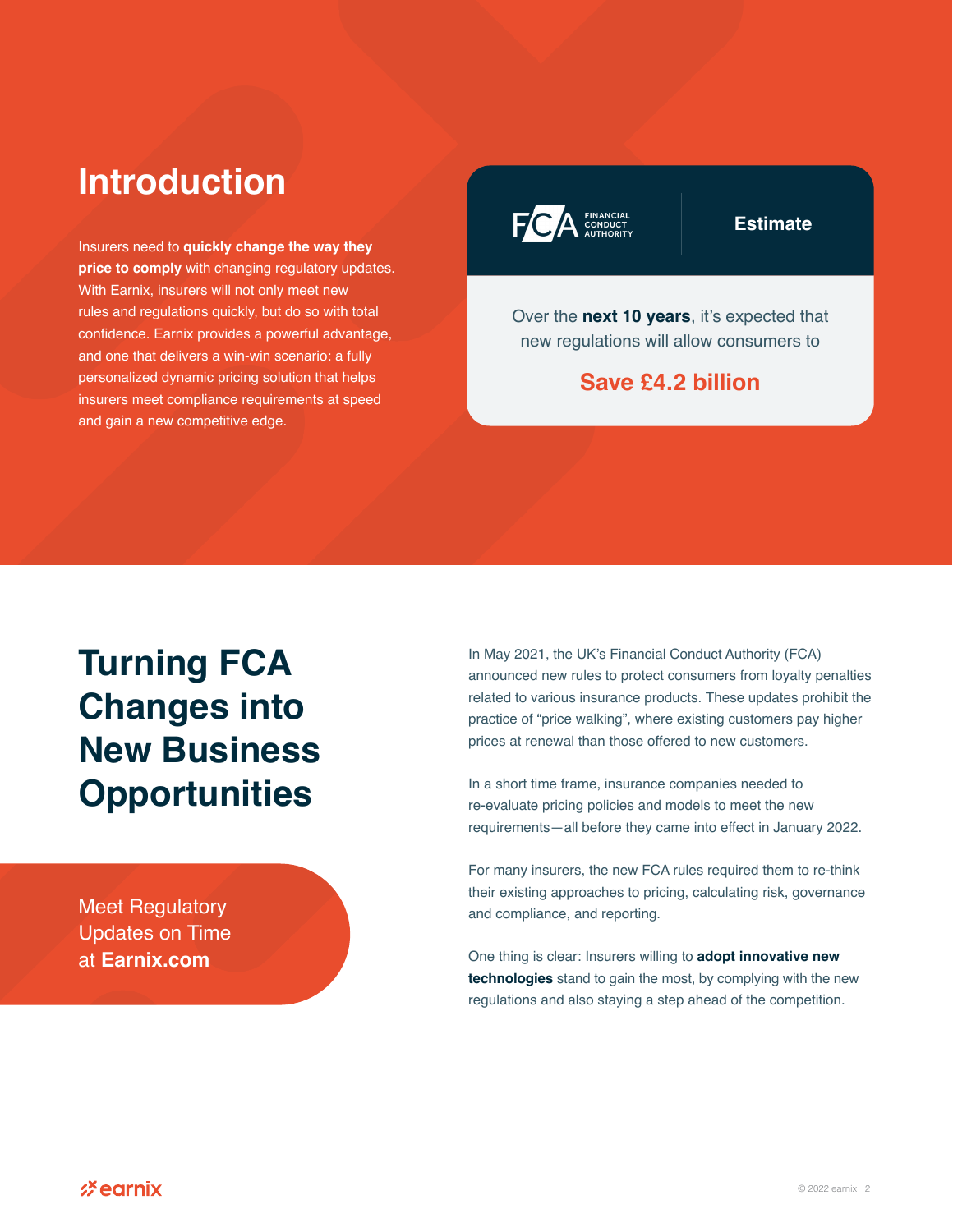### **A Solution for Meeting New Regulations and Much More**

### **New Regulation & Compliance Challenges**

#### **New Pricing Considerations** n.

In the case of the FCA's 'price walking' regulation update, insurance companies had to offer renewal prices that are not higher than equivalent new business prices (ENBP). This forced insurers to **develop new pricing models** to accurately calculate ENBP.

#### $\Box$ **Factoring Risk into Renewal Calculations**

Insurance firms can charge different renewal prices, but only based on the customer's actual risk profile. Most insurance companies simply don't have an effective way to **quickly and easily factor risk** into renewal prices or document higher prices.

### **How Earnix Solves These Challenges**

#### **Composable Solutions** ज

Today's comprehensive pricing platforms—such as Earnix Price-It™—are capable of **managing the entire pricing process** and deliver advanced price modeling capabilities to comply with the latest requirements.

#### ज **Accurately Assess Risk**

Insurers can **develop and implement pricing processes** that don't take customer tenure into account. Understanding risk lets insurers reduce auto renewal prices to comply and demonstrate when higher prices are warranted.

#### $\Box$ **Governance & Compliance Questions**

Insurance firms will need to retain information and **verify the compliance** of existing models and business rules. Manual, paper-based approaches lead to confusion, lost information and compliance headaches.

#### $\overline{\mathbf{M}}$ **Governance & Compliance Answers**

Earnix technology provides complete logging, audit trails and powerful dashboards, critical to helping insurance companies document, track, log and audit **exactly what data was used** in any model or project.

#### **Potential Reporting Nightmare**

Insurers must also make sure the right reports are in place to monitor and demonstrate compliance—now and in the future. Current **reporting efforts are inefficient,** ad hoc processes, wasting time and failing to provide true business insights.

#### ☑ **Powerful & Customizable Reporting**

Insurance companies will always be required to submit regular reports to show compliance. With powerful reporting built in, insurers gain the **real-time visibility they need** to monitor the performance of pricing strategies against the new regulatory standards.

**必earnix**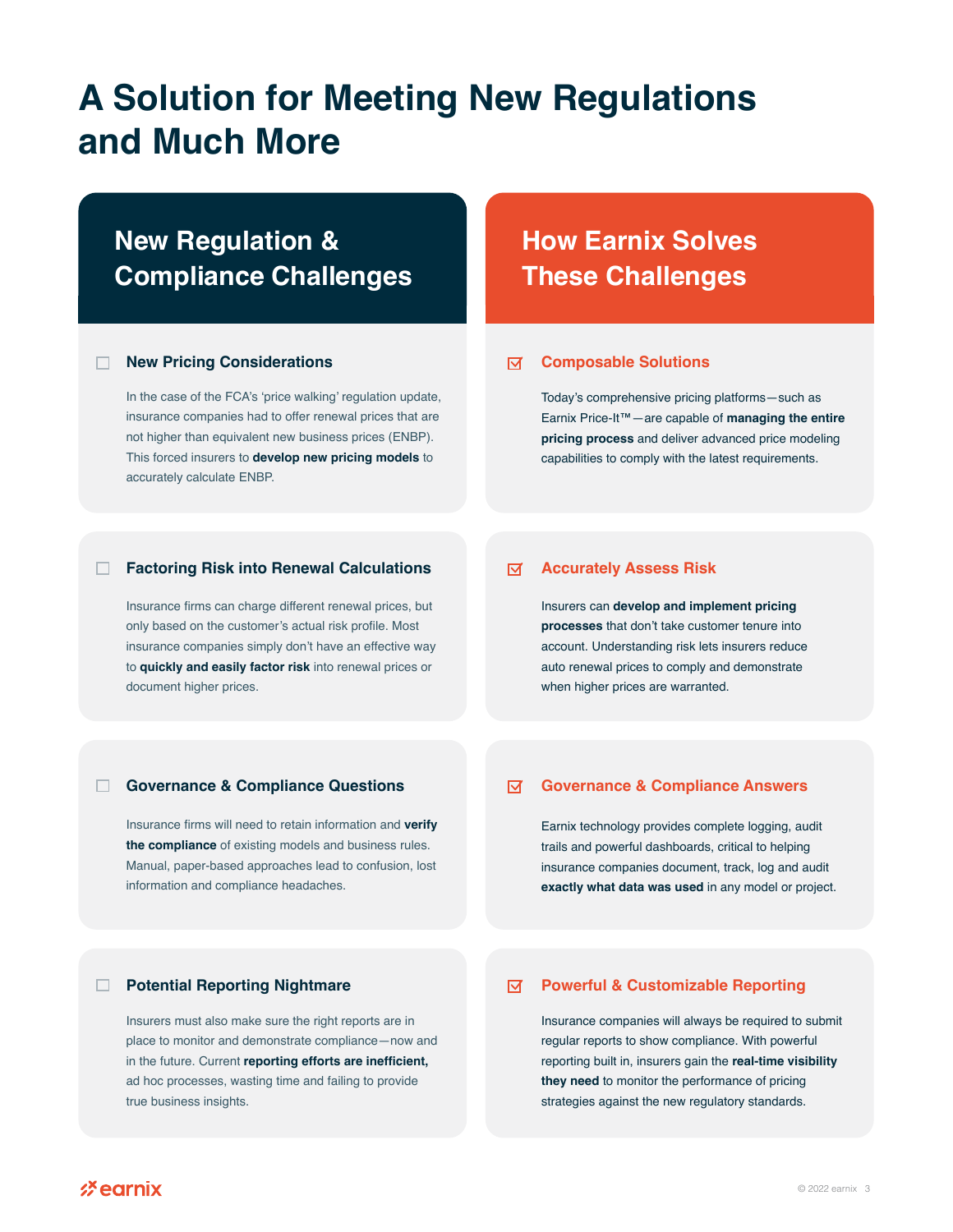### Earnix helped an established Canadian insurer transform:



### **Earnix Makes Compliance Easy**

With Earnix, any insurance company gains all the tools they need to easily comply with changing regulations and new compliance demands.

They can develop rating and pricing policies that don't factor in the customer's tenure—critical to addressing potential price-walking concerns.

Updating models is also easy: Earnix offers powerful modelbuilding capabilities and works seamlessly with AI and machine learning data. Every change of the overall strategy is automatically documented, making pricing governance extremely easy.

Built-in reporting tools provide a full record of every action taken, helping simplify and streamline compliance efforts while making them much more effective.

Plus, with our fastest time to value, you can be up and running more quickly than you think—giving you a critical advantage to FCA compliance.

In a Deloitte study, 42% of respondents regarded **improving the speed and quality of regulatory oversight**  as a main driver for implementing new technology.

[https://www2.deloitte.com/us/en/insights/industry/insurance/advanced-technologies-insurance](https://www2.deloitte.com/us/en/insights/industry/insurance/advanced-technologies-insurance-regulators-challenges-opportunities.html)[regulators-challenges-opportunities.html](https://www2.deloitte.com/us/en/insights/industry/insurance/advanced-technologies-insurance-regulators-challenges-opportunities.html)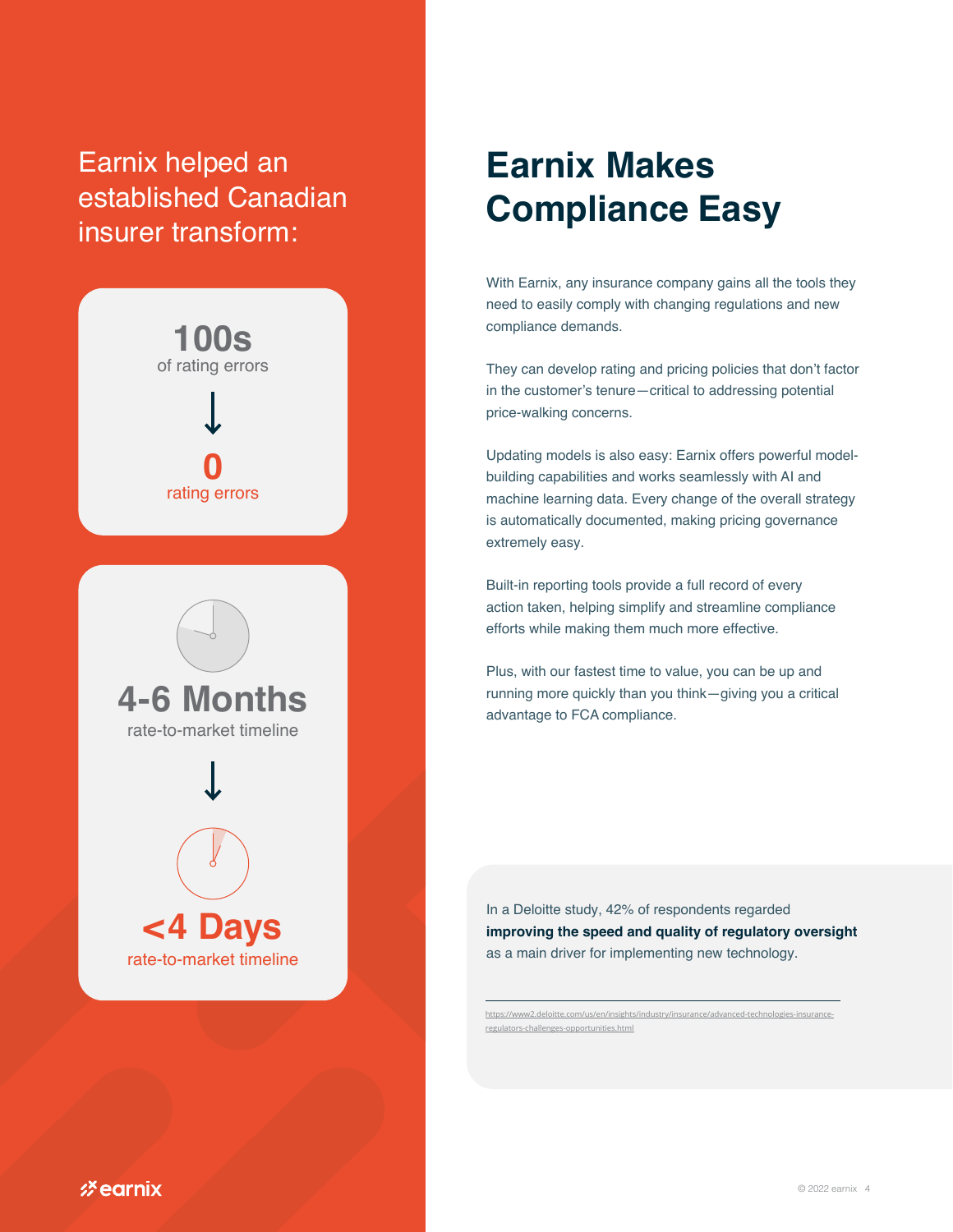### **Meeting New Compliance Requirements and Regulatory Updates Doesn't Have to Be So Hard**

New regulations are forcing insurers to quickly change pricing and rating strategies.

With Earnix, **gain all the tools necessary to comply with the new requirements, all in a single, intuitive platform** that addresses all of your pricing needs.



Ted Nickel, the Wisconsin insurance commissioner and then-president of the NAIC, spoke of an insurance industry transformation "fueled by rapid developments in technology." He added, "Insurance regulation must keep pace with these pressures. History is littered with the remnants of companies and organizations failing to keep pace with change."

[https://www2.deloitte.com/us/en/insights/industry/insurance/advanced](https://www2.deloitte.com/us/en/insights/industry/insurance/advanced-technologies-insurance-regulato) [technologies-insurance-regulators-challenges-opportunities.html](https://www2.deloitte.com/us/en/insights/industry/insurance/advanced-technologies-insurance-regulato)